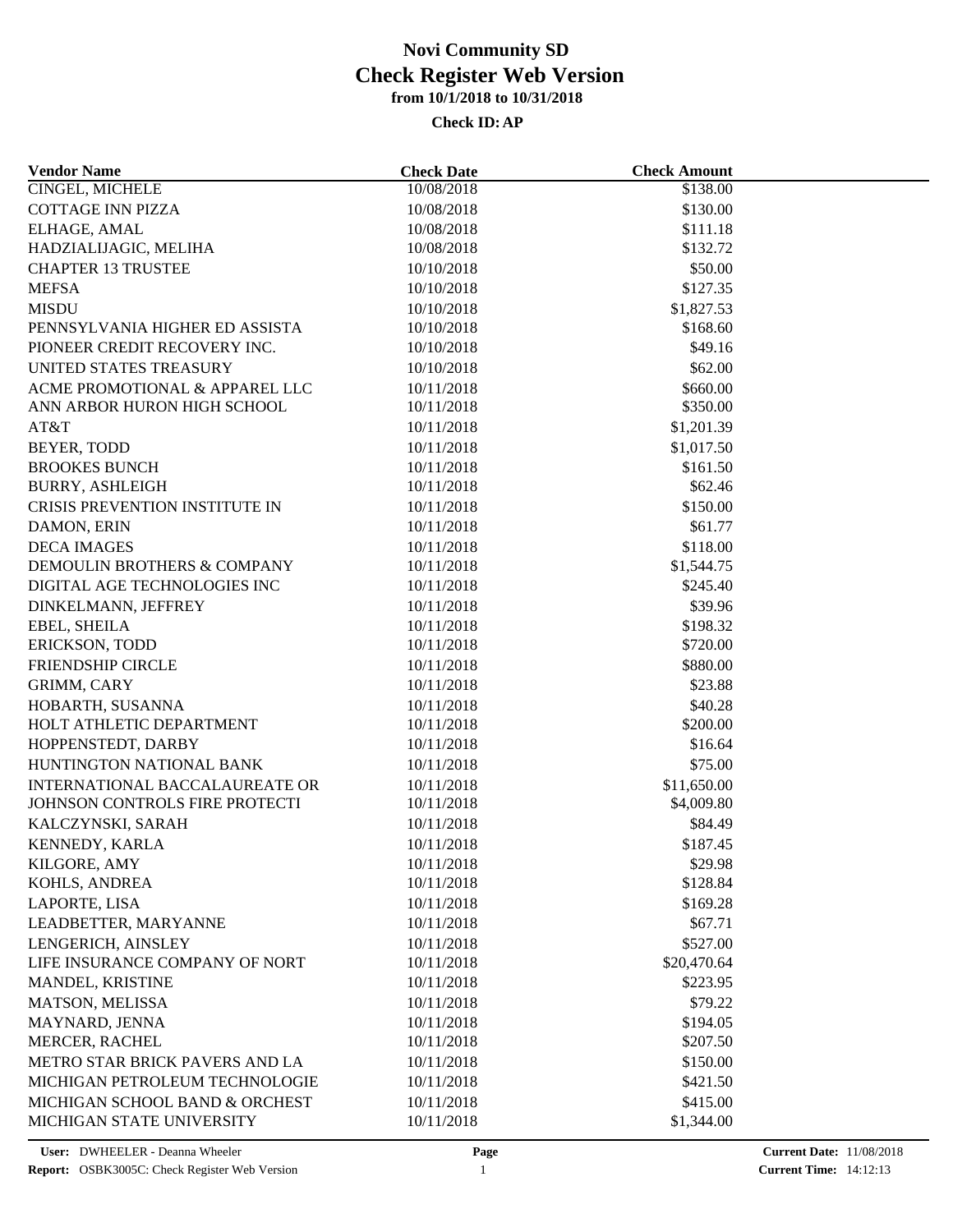| <b>Vendor Name</b>                    | <b>Check Date</b> | <b>Check Amount</b> |  |
|---------------------------------------|-------------------|---------------------|--|
| <b>MOISEEFF, AUDREY</b>               | 10/11/2018        | \$17.99             |  |
| NORTHVILLE HIGH SCHOOL                | 10/11/2018        | \$100.00            |  |
| NORTHWEST EVALUATION ASSOCIATI        | 10/11/2018        | \$63,549.00         |  |
| PATEL, SHAILEE                        | 10/11/2018        | \$393.27            |  |
| PLYMOUTH CANTON COMMUNITY SCHO        | 10/11/2018        | \$220.00            |  |
| PRESIDIO NETWORKED SOLUTIONS L        | 10/11/2018        | \$4,108.50          |  |
| QUINN, DAWN                           | 10/11/2018        | \$60.00             |  |
| RIDDLE, AMANDA M.                     | 10/11/2018        | \$375.00            |  |
| RINGOLD, CHERYL                       | 10/11/2018        | \$41.98             |  |
| <b>SALEM HIGH SCHOOL</b>              | 10/11/2018        | \$200.00            |  |
| <b>SALINE AREA SCHOOLS</b>            | 10/11/2018        | \$560.00            |  |
| <b>SCOBIE, ERIC</b>                   | 10/11/2018        | \$50.00             |  |
| SHOUPE, ROXIE                         | 10/11/2018        | \$250.00            |  |
| <b>SIGMA</b>                          | 10/11/2018        | \$70.00             |  |
| SMITH, COLLEEN                        | 10/11/2018        | \$213.64            |  |
| TOFILSKI, WILLIAM RAYMOND             | 10/11/2018        | \$1,705.00          |  |
| <b>UPBEAT DANCE</b>                   | 10/11/2018        | \$147.00            |  |
| US FOODS INC                          | 10/11/2018        | \$311.67            |  |
| UTICA HIGH SCHOOL                     | 10/11/2018        | \$200.00            |  |
| WINTER GUARD INTERNATIONAL INC        | 10/11/2018        | \$335.00            |  |
| <b>WORLDS OF MUSIC</b>                | 10/11/2018        | \$475.00            |  |
| <b>XELLO</b>                          |                   | \$799.00            |  |
|                                       | 10/11/2018        |                     |  |
| A & R REPAIRS BAKER'S KNEAD IN        | 10/15/2018        | \$328.00            |  |
| ABEL, MARCI                           | 10/15/2018        | \$74.73             |  |
| ABRAHAM, JACQUELINE                   | 10/15/2018        | \$155.48            |  |
| <b>BECK, JENNIFER</b>                 | 10/15/2018        | \$100.00            |  |
| BLOCKETT, DOMINIQUE                   | 10/15/2018        | \$75.00             |  |
| <b>BRASIL, SANDRA</b>                 | 10/15/2018        | \$233.89            |  |
| CARDENAS, KATHRYN                     | 10/15/2018        | \$148.40            |  |
| <b>CHARTWELLS DINING SERVICES</b>     | 10/15/2018        | \$287,610.67        |  |
| CHERNIAWSKY, KRISTA                   | 10/15/2018        | \$175.00            |  |
| <b>CINTAS CORPORATION #31</b>         | 10/15/2018        | \$306.38            |  |
| <b>CONSUMERS ENERGY</b>               | 10/15/2018        | \$3,427.86          |  |
| CORATTI, LINDSEY                      | 10/15/2018        | \$100.00            |  |
| CORRIGAN OIL/CORRIGAN TOWING C        | 10/15/2018        | \$436.25            |  |
| <b>CUMMINS BRIDGEWAY LLC</b>          | 10/15/2018        | \$291.90            |  |
| <b>DECA IMAGES</b>                    | 10/15/2018        | \$2,822.00          |  |
| DECKER, ERICA                         | 10/15/2018        | \$200.00            |  |
| DIRECT ENERGY BUSINESS INC            | 10/15/2018        | \$56,807.90         |  |
| DONBERGER, MICHELLE                   | 10/15/2018        | \$126.26            |  |
| DTE ENERGY                            | 10/15/2018        | \$11,969.55         |  |
| <b>DUTHIE, KAREN</b>                  | 10/15/2018        | \$47.84             |  |
| EDF ENERGY SERVICES LLC               | 10/15/2018        | \$2,092.20          |  |
| <b>ENVIRO-CLEAN SERVICES INC</b>      | 10/15/2018        | \$9,700.12          |  |
| <b>EVER KOLD REFRIGERATION</b>        | 10/15/2018        | \$1,695.00          |  |
| FLEETPRIDE INC                        | 10/15/2018        | \$106.80            |  |
| FLOROS, LISA                          | 10/15/2018        | \$145.98            |  |
| <b>G-TEK PROFESSIONAL SERVICES IN</b> | 10/15/2018        | \$86.92             |  |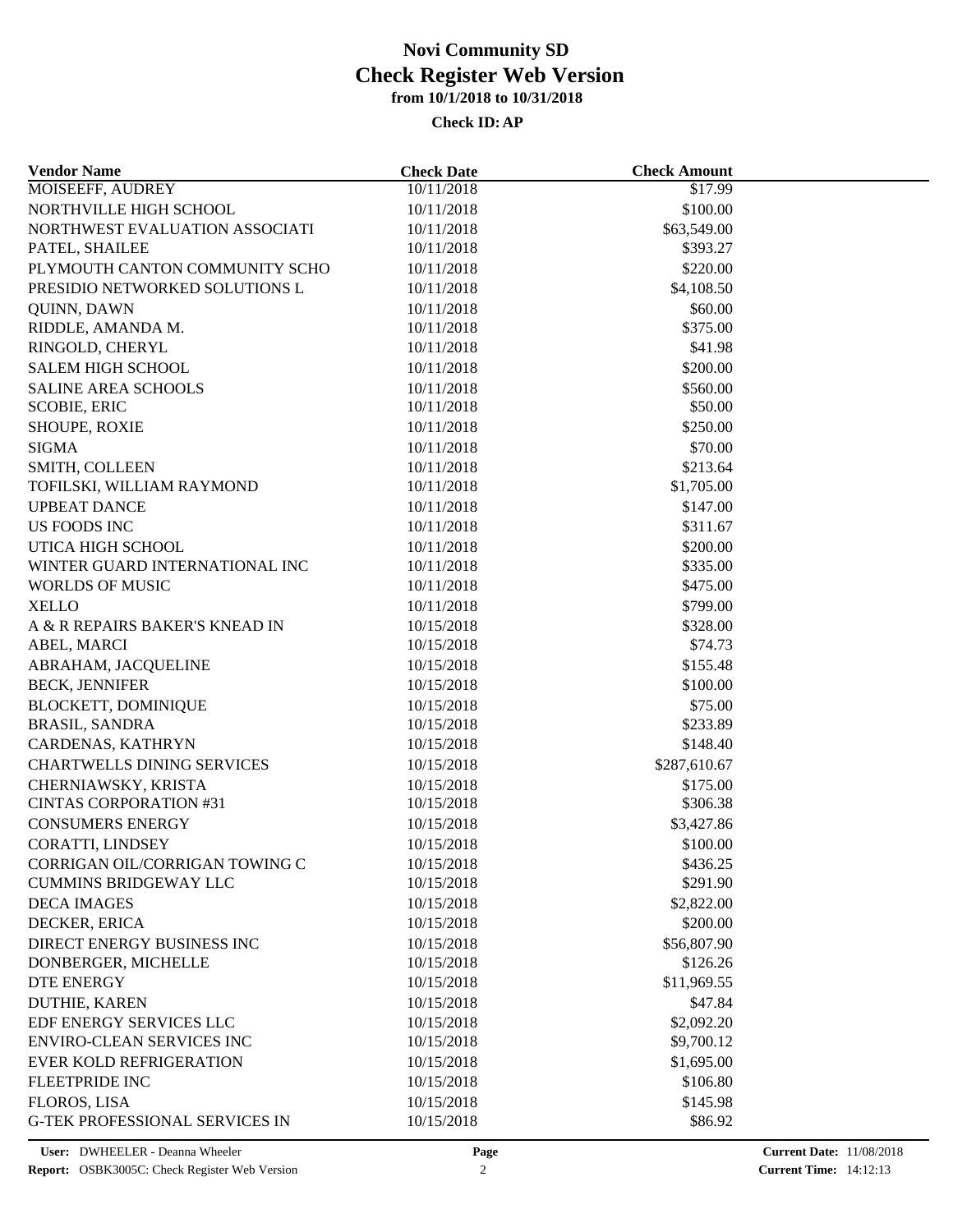| <b>Vendor Name</b>                          | <b>Check Date</b> | <b>Check Amount</b> |  |
|---------------------------------------------|-------------------|---------------------|--|
| <b>GALE: A CENGAGE LEARNING CO</b>          | 10/15/2018        | \$4,783.62          |  |
| <b>GRISA, KATHLEEN</b>                      | 10/15/2018        | \$16.48             |  |
| HAROLD'S FRAME SHOP INC                     | 10/15/2018        | \$424.00            |  |
| HARRIS, RACHEL                              | 10/15/2018        | \$43.43             |  |
| HARTMUS, ALLISON                            | 10/15/2018        | \$200.00            |  |
| HATTIE, JILLIAN                             | 10/15/2018        | \$137.73            |  |
| HEARN, STACY                                | 10/15/2018        | \$26.00             |  |
| HOLLAND BUS COMPANY                         | 10/15/2018        | \$589.94            |  |
| HP INC                                      | 10/15/2018        | \$1,512.00          |  |
| HUMANEX VENTURES LLC                        | 10/15/2018        | \$3,600.00          |  |
| JARJIS, LUMA                                | 10/15/2018        | \$310.65            |  |
| JONES, DAVID W.                             | 10/15/2018        | \$150.00            |  |
| LAPORTE, LISA                               | 10/15/2018        | \$12.71             |  |
| LEARNING SCIENCES INTERNATIONA              | 10/15/2018        | \$11,000.00         |  |
| LONG, LI                                    | 10/15/2018        | \$75.00             |  |
| LUNDH, EMILY                                | 10/15/2018        | \$200.00            |  |
| <b>M-2 AUTO PARTS INC</b>                   | 10/15/2018        | \$89.29             |  |
| <b>MALIK, ALIA</b>                          | 10/15/2018        | \$75.00             |  |
| MATHESON TRI-GAS INC                        | 10/15/2018        | \$734.80            |  |
| MCKAIG, HEATHER                             | 10/15/2018        | \$1,601.47          |  |
| MICHIGAN COLOR GUARD CIRCUIT                | 10/15/2018        | \$500.00            |  |
|                                             |                   |                     |  |
| MICHIGAN INTERSCHOLASTIC FOREN              | 10/15/2018        | \$450.00            |  |
| MOSS, DARCIE<br>MUSIC THEATRE INTERNATIONAL | 10/15/2018        | \$109.95            |  |
|                                             | 10/15/2018        | \$400.00            |  |
| NOVI HIGH SCHOOL ATHLETIC BOOS              | 10/15/2018        | \$28,106.00         |  |
| OAKLAND ASSOC. OF SCHOOL PERSO              | 10/15/2018        | \$75.00             |  |
| OAKLAND SCHOOLS                             | 10/15/2018        | \$100.00            |  |
| <b>OLSON'S RENTAL INC</b>                   | 10/15/2018        | \$325.00            |  |
| PLANT, RENEE                                | 10/15/2018        | \$94.65             |  |
| PROVIDENCE OCCUPATIONAL HEALTH              | 10/15/2018        | \$192.00            |  |
| PTD TECHNOLOGY                              | 10/15/2018        | \$130.00            |  |
| <b>QUITIQUIT, PAM</b>                       | 10/15/2018        | \$46.40             |  |
| RAFFOUL, RUTH                               | 10/15/2018        | \$200.00            |  |
| <b>RELIABLE DELIVERY</b>                    | 10/15/2018        | \$1,781.25          |  |
| RICOH USA INC                               | 10/15/2018        | \$13,522.19         |  |
| RUDY, MICHELLE                              | 10/15/2018        | \$118.34            |  |
| SAFEWAY SHREDDING LLC                       | 10/15/2018        | \$115.00            |  |
| <b>SBSI SOFTWARE INC</b>                    | 10/15/2018        | \$1,416.00          |  |
| <b>SEARS, LISA</b>                          | 10/15/2018        | \$50.00             |  |
| SENIOR ALL NIGHT PARTY                      | 10/15/2018        | \$28,650.00         |  |
| <b>SME</b>                                  | 10/15/2018        | \$17,300.02         |  |
| STIFF, CYNTHIA                              | 10/15/2018        | \$45.00             |  |
| THRUN LAW FIRM P.C.                         | 10/15/2018        | \$5,208.94          |  |
| TIMMER, SANDRA L.                           | 10/15/2018        | \$137.34            |  |
| TMP ARCHITECTURE INC                        | 10/15/2018        | \$4,932.91          |  |
| TOTAL PERFORMANCE TRAINING CEN              | 10/15/2018        | \$1,018.00          |  |
| <b>US FOODS INC</b>                         | 10/15/2018        | \$328.12            |  |
| VANGORDER, KATHRYN                          | 10/15/2018        | \$235.00            |  |
|                                             |                   |                     |  |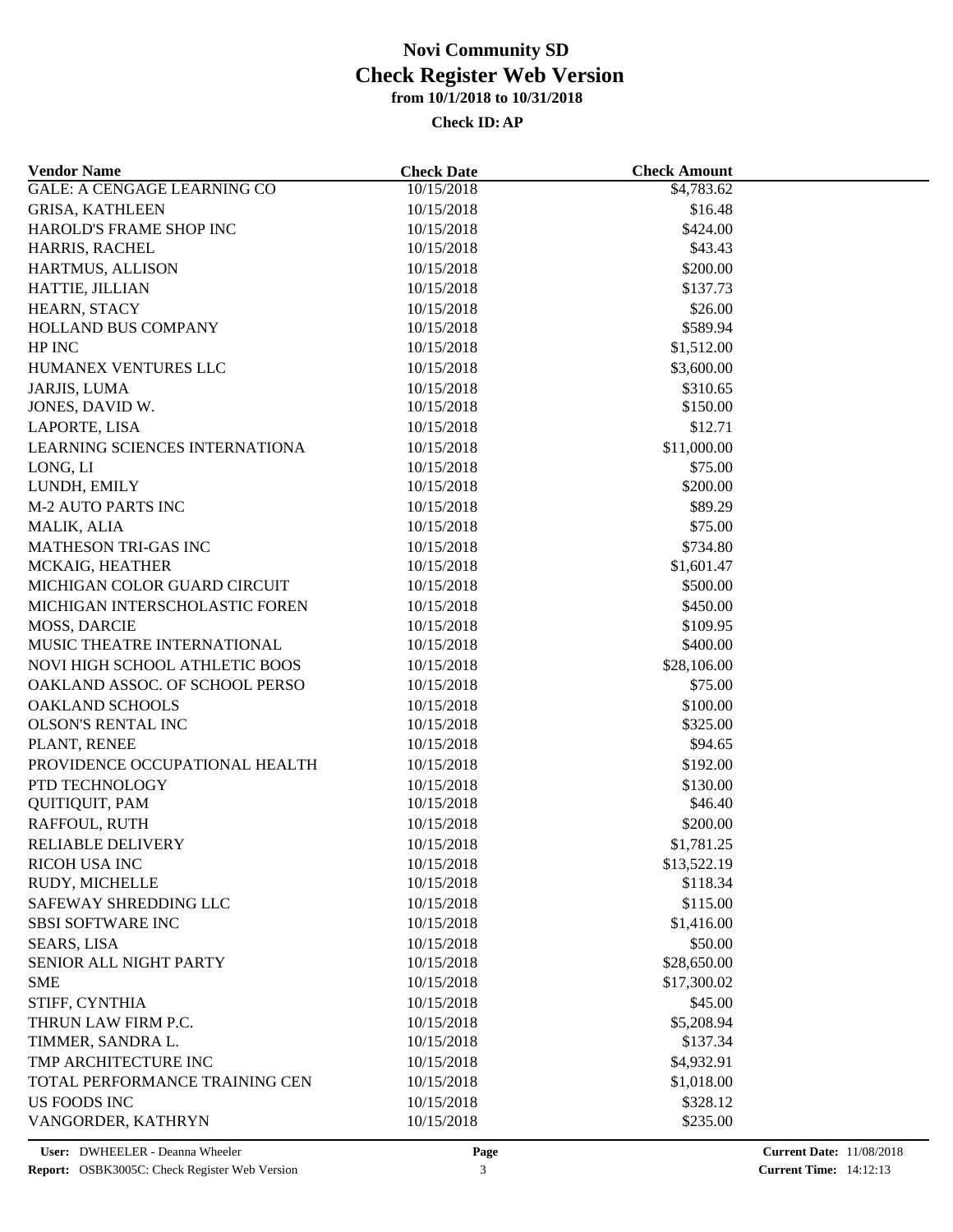| <b>Vendor Name</b>                        | <b>Check Date</b> | <b>Check Amount</b> |  |
|-------------------------------------------|-------------------|---------------------|--|
| VARTANIAN, REBECCA                        | 10/15/2018        | \$75.00             |  |
| <b>VS AMERICA INC</b>                     | 10/15/2018        | \$14,554.26         |  |
| WANG, GUOPING                             | 10/15/2018        | \$75.00             |  |
| WEST INTERACTIVE SERVICES CORP            | 10/15/2018        | \$8,743.75          |  |
| WOU, SUNG-EUN                             | 10/15/2018        | \$75.00             |  |
| ZONAR SYSTEMS INC                         | 10/15/2018        | \$16,862.88         |  |
| A PARTS WAREHOUSE                         | 10/19/2018        | \$150.00            |  |
| ABEL, MARCI                               | 10/19/2018        | \$65.38             |  |
| ACME PROMOTIONAL & APPAREL LLC            | 10/19/2018        | \$1,168.46          |  |
| ARMSTRONG, ROBERT                         | 10/19/2018        | \$84.76             |  |
| AT&T                                      | 10/19/2018        | \$122.61            |  |
| AT&T                                      | 10/19/2018        | \$642.04            |  |
| <b>BROOKES BUNCH</b>                      | 10/19/2018        | \$127.50            |  |
| BUTTERMORE, KRISTY                        | 10/19/2018        | \$130.80            |  |
| CADENA, LYDIA                             | 10/19/2018        | \$1,782.00          |  |
| <b>CINTAS CORPORATION #31</b>             | 10/19/2018        | \$306.38            |  |
| CITY OF NOVI WATER & SEWER DEP            | 10/19/2018        | \$29,692.90         |  |
| <b>CLASSROOM ANTICS</b>                   | 10/19/2018        | \$2,400.00          |  |
| <b>COMCAST SPOTLIGHT</b>                  | 10/19/2018        | \$6,706.00          |  |
| <b>CONSUMERS ENERGY</b>                   | 10/19/2018        | \$657.76            |  |
| COURTEMANCHE, DANIELLE                    | 10/19/2018        | \$125.00            |  |
| <b>CUMMINS BRIDGEWAY LLC</b>              | 10/19/2018        | \$224.08            |  |
| CYRUS, MELISSA                            | 10/19/2018        | \$125.00            |  |
| DELL, HEATHER                             | 10/19/2018        | \$247.64            |  |
| DEXTER COMMUNITY SCHOOLS                  | 10/19/2018        | \$350.00            |  |
|                                           |                   | \$125.00            |  |
| DUTKIEWICZ, NANCI                         | 10/19/2018        |                     |  |
| ENVIRO-CLEAN SERVICES INC                 | 10/19/2018        | \$148,676.56        |  |
| <b>FLASH GLASS</b>                        | 10/19/2018        | \$190.00            |  |
| <b>FLEETPRIDE INC</b>                     | 10/19/2018        | \$404.35            |  |
| FORESTERS FINANCIAL FBO CAROL             | 10/19/2018        | \$15,000.00         |  |
| <b>GABRYS, EDWARD KARL</b>                | 10/19/2018        | \$20.00             |  |
| GIBBONS, JAMES M.                         | 10/19/2018        | \$20.00             |  |
| <b>GLASS CITY FOOD SERVICE INC</b>        | 10/19/2018        | \$527.80            |  |
| <b>GREAT LAKES FURNITURE SUPPLY I</b>     | 10/19/2018        | \$38,635.00         |  |
| <b>GREAT LAKES TAIKO CENTER LLC</b>       | 10/19/2018        | \$240.00            |  |
| H & H ENTERPRISES INC                     | 10/19/2018        | \$8,790.00          |  |
| HADLEY, SHANNON                           | 10/19/2018        | \$67.25             |  |
| HAROLD'S FRAME SHOP INC                   | 10/19/2018        | \$237.50            |  |
| HARRINGTON, JILL                          | 10/19/2018        | \$200.00            |  |
| HAYES, PATRICIA                           | 10/19/2018        | \$150.00            |  |
| HIRSHFIELD, LAURA JANINE                  | 10/19/2018        | \$1,820.70          |  |
| HOBRATH, SUSANNA                          | 10/19/2018        | \$30.00             |  |
| HOLLAND BUS COMPANY                       | 10/19/2018        | \$1,553.75          |  |
| HOLT ATHLETIC DEPARTMENT                  | 10/19/2018        | \$200.00            |  |
| <b>INTEGRITY TESTING &amp; SAFETY ADM</b> | 10/19/2018        | \$270.00            |  |
| INTERIM HOME HEALTHCARE OF OAK            | 10/19/2018        | \$16,417.50         |  |
| JACKSON TRUCK SERVICE INC                 | 10/19/2018        | \$387.50            |  |
| KARINEN, ASHLEY                           | 10/19/2018        | \$106.59            |  |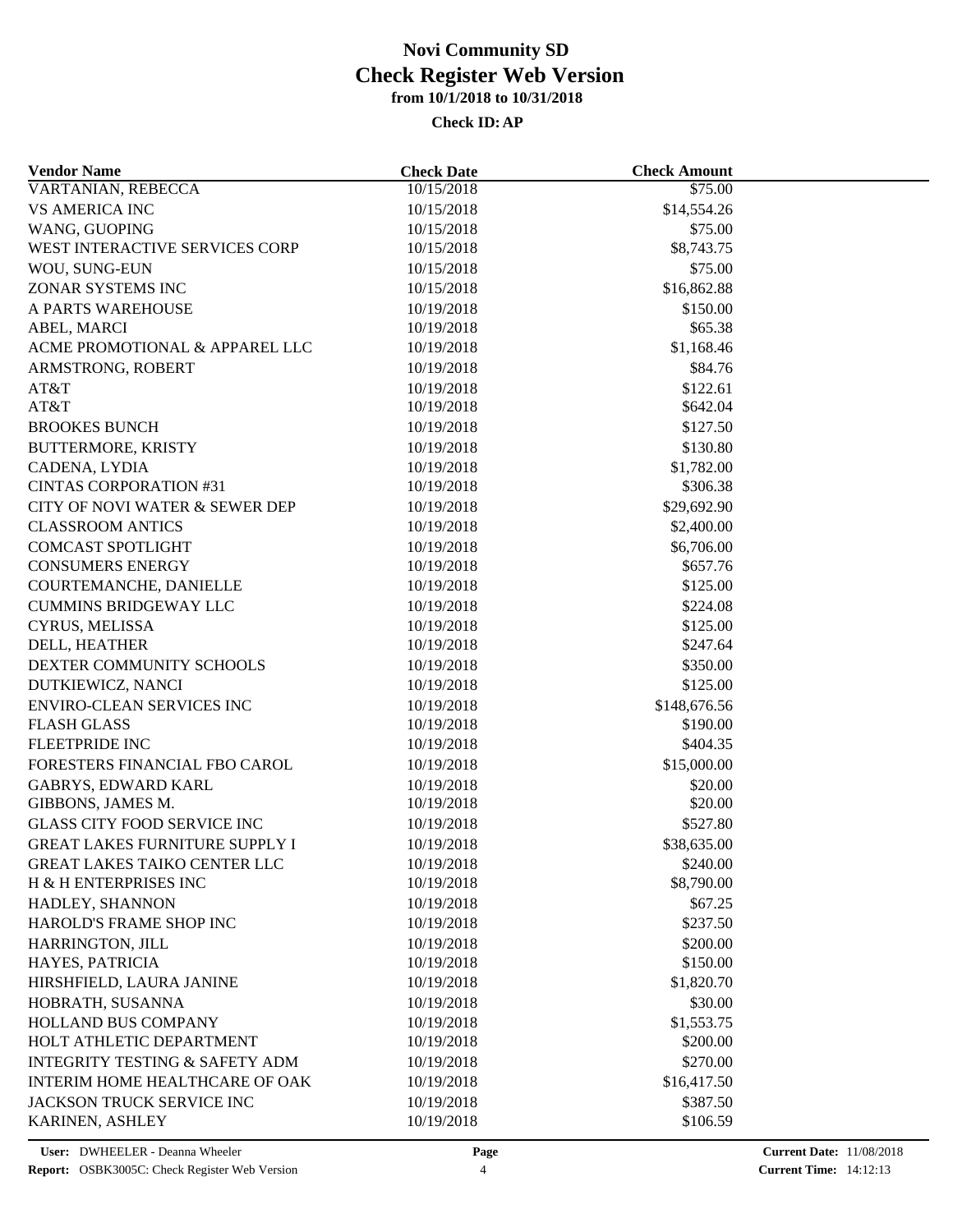| <b>Vendor Name</b>                                  | <b>Check Date</b>        | <b>Check Amount</b>    |  |
|-----------------------------------------------------|--------------------------|------------------------|--|
| KENSINGTON VALLEY SPORTS LLC                        | 10/19/2018               | \$329.50               |  |
| <b>KERR, MARSHA</b>                                 | 10/19/2018               | \$204.00               |  |
| LAKE ORION HIGH SCHOOL                              | 10/19/2018               | \$150.00               |  |
| LEARNING RESOURCES NETWORK INC                      | 10/19/2018               | \$72.50                |  |
| LESSWAY, JENNIFER                                   | 10/19/2018               | \$125.00               |  |
| LICAVOLI, LYNN                                      | 10/19/2018               | \$75.00                |  |
| LOWENSTEIN, GLENN                                   | 10/19/2018               | \$75.00                |  |
| MALCZEWSKI, DIANA                                   | 10/19/2018               | \$125.00               |  |
| <b>MARSHALL MUSIC</b>                               | 10/19/2018               | \$1,405.00             |  |
| MASON, DONALD J.                                    | 10/19/2018               | \$300.00               |  |
| MASSENGILL, JESSICA                                 | 10/19/2018               | \$125.00               |  |
| <b>MATHESON TRI-GAS INC</b>                         | 10/19/2018               | \$108.55               |  |
| MCKAIG, HEATHER                                     | 10/19/2018               | \$205.33               |  |
| MCWATT, ERIN                                        | 10/19/2018               | \$57.60                |  |
| MEADOWBROOK ART CENTER                              | 10/19/2018               | \$361.00               |  |
| MICHIGAN PETROLEUM TECHNOLOGIE                      | 10/19/2018               | \$207.60               |  |
| MICHIGAN PUBLIC HIGH SCHOOL HO                      | 10/19/2018               | \$590.00               |  |
| MID-AMERICAN POMPON INC                             | 10/19/2018               | \$1,048.00             |  |
| MINKOVA, SNEJANA                                    | 10/19/2018               | \$75.00                |  |
| MORAN, KACY                                         | 10/19/2018               | \$120.00               |  |
| MORI, ATSUSHI                                       | 10/19/2018               | \$40.35                |  |
| MYRAND, SHANNON                                     | 10/19/2018               | \$125.00               |  |
| NAKFOOR, LAINE                                      | 10/19/2018               | \$121.36               |  |
| NEELA, SAMEERA                                      | 10/19/2018               | \$182.81               |  |
| NEFF MOTIVATION INC                                 | 10/19/2018               | \$965.97               |  |
| NORTH AMERICAN SPIRIT ASSOCIAT                      | 10/19/2018               | \$200.00               |  |
| NORTHVILLE HIGH SCHOOL                              | 10/19/2018               | \$150.00               |  |
| <b>OAKLAND SCHOOLS</b>                              | 10/19/2018               | \$319,965.80           |  |
| <b>OAKLAND SCHOOLS</b>                              | 10/19/2018               | \$36.00                |  |
| OLVERA-HERNANDEZ, OSCAR                             | 10/19/2018               | \$45.75                |  |
|                                                     | 10/19/2018               |                        |  |
| PALLERLA, SANTOSH<br>PEDIATRIC HEALTH CONSULTANTS I | 10/19/2018               | \$75.00<br>\$5,390.58  |  |
| PENRICKTON CENTER FOR BLIND CH                      | 10/19/2018               | \$450.00               |  |
| PITNEY BOWES GLOBAL FINANCIAL                       |                          | \$314.47               |  |
| PITNEY BOWES PURCHASE POWER                         | 10/19/2018<br>10/19/2018 |                        |  |
|                                                     | 10/19/2018               | \$3,000.00<br>\$229.86 |  |
| PRILLWITZ, NICOLE<br>PROVIDENCE OCCUPATIONAL HEALTH |                          |                        |  |
|                                                     | 10/19/2018               | \$62.00                |  |
| REGOLI, D. MAI THI                                  | 10/19/2018               | \$166.69               |  |
| <b>SALEM HIGH SCHOOL</b>                            | 10/19/2018               | \$125.00               |  |
| SAMULSKI, BRIAN                                     | 10/19/2018               | \$150.00               |  |
| SANDRI, ANTONIO                                     | 10/19/2018               | \$75.00                |  |
| SAVELA, SARAH                                       | 10/19/2018               | \$33.70                |  |
| SCHILLING, HEATHER                                  | 10/19/2018               | \$125.00               |  |
| <b>SCHOLASTIC INC</b>                               | 10/19/2018               | \$16,178.53            |  |
| SLOAN, ANGELA                                       | 10/19/2018               | \$75.00                |  |
| SMITH, JENNIFER                                     | 10/19/2018               | \$125.00               |  |
| <b>SOVEL, SHEILA</b>                                | 10/19/2018               | \$30.00                |  |
| STASHONSKY, HANA                                    | 10/19/2018               | \$125.00               |  |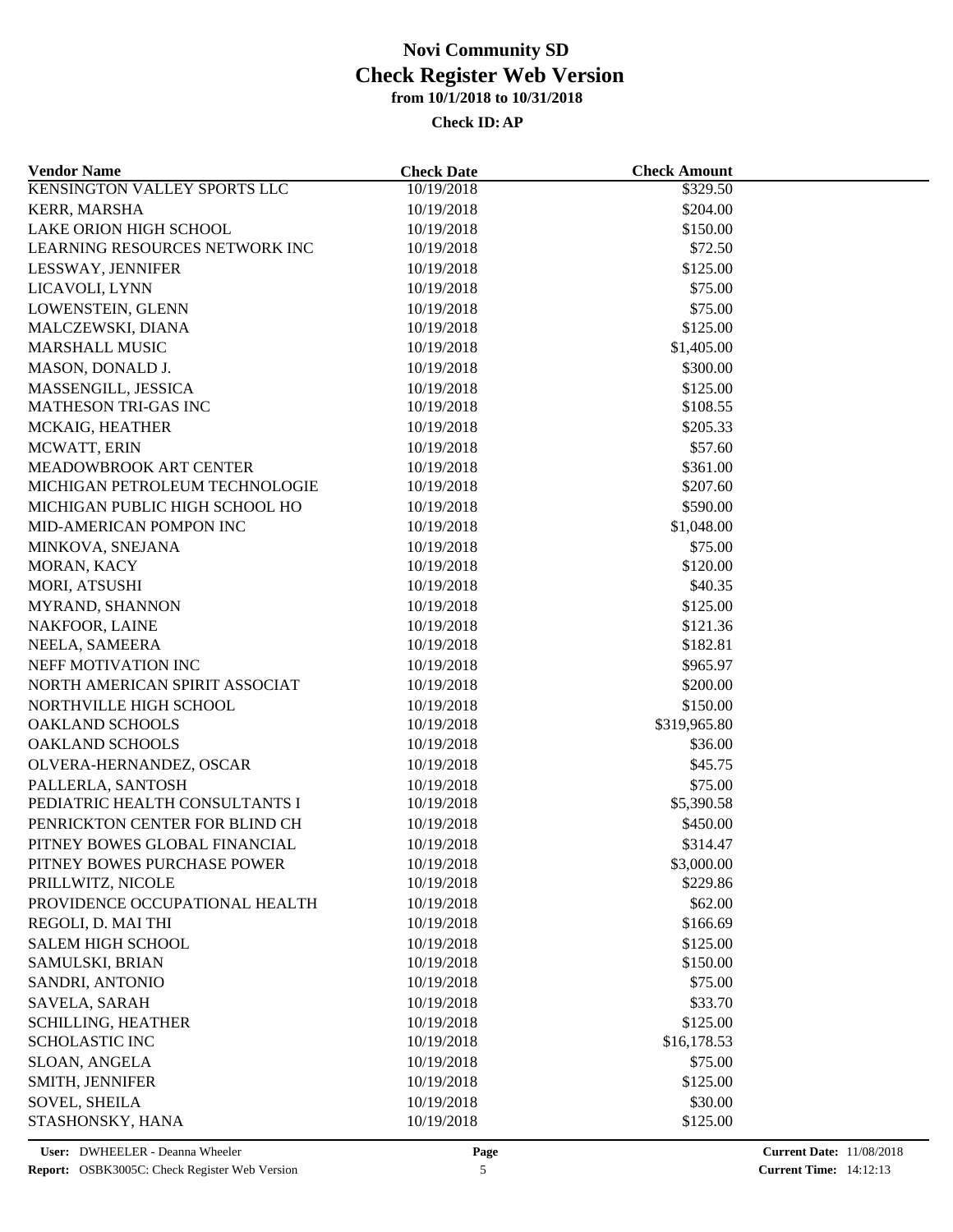| <b>Vendor Name</b>               | <b>Check Date</b> | <b>Check Amount</b> |  |
|----------------------------------|-------------------|---------------------|--|
| <b>SUPERIOR TEXT</b>             | 10/19/2018        | \$3,841.75          |  |
| SURE RIDE TRANSPORATION LLC      | 10/19/2018        | \$1,350.00          |  |
| TEAM SPORTS INC                  | 10/19/2018        | \$4,115.00          |  |
| TW SHIRTS                        | 10/19/2018        | \$634.00            |  |
| UNITY SCHOOL BUS PARTS INC       | 10/19/2018        | \$108.44            |  |
| VALENTINE, CYNTHIA               | 10/19/2018        | \$88.33             |  |
| VESCO OIL CORPORATION            | 10/19/2018        | \$240.00            |  |
| VOICES ONLY PRODUCTIONS LLC      | 10/19/2018        | \$89.11             |  |
| VUICHARD, TATIANA                | 10/19/2018        | \$147.15            |  |
| WORDEN, REBECCA OR BOB           | 10/19/2018        | \$34.75             |  |
| ZAHRADNIK, BRIDGET               | 10/19/2018        | \$23.99             |  |
| ZUCCATO, ELISHA                  | 10/19/2018        | \$99.61             |  |
| ABEL, MARCI                      | 10/25/2018        | \$483.93            |  |
| ADN ADMINISTRATORS INC           | 10/25/2018        | \$3,763.00          |  |
| ANDYMARK INC                     | 10/25/2018        | \$1,781.07          |  |
| ANGUS, STEVE                     | 10/25/2018        | \$2,302.87          |  |
| APERTURE EDUCATION LLC           | 10/25/2018        | \$2,900.00          |  |
| <b>BABA LANGUAGE SERVICES</b>    | 10/25/2018        | \$20.00             |  |
| <b>BELANGER, DAVID</b>           | 10/25/2018        | \$125.00            |  |
| <b>BRICKEY, JOHN</b>             | 10/25/2018        | \$97.38             |  |
| <b>BUDLONG, KRISTIN</b>          | 10/25/2018        | \$58.06             |  |
|                                  |                   |                     |  |
| <b>BURLINGTON ENGLISH INC</b>    | 10/25/2018        | \$12,000.00         |  |
| CANALES-HERBERT, BETH            | 10/25/2018        | \$39.98             |  |
| <b>CLETUS, ABBY</b>              | 10/25/2018        | \$20.00             |  |
| <b>COMCAST SPOTLIGHT</b>         | 10/25/2018        | \$3,354.00          |  |
| DIAL, JEANNE                     | 10/25/2018        | \$78.51             |  |
| DIDIO, JAMES                     | 10/25/2018        | \$340.00            |  |
| DIGITAL AGE TECHNOLOGIES INC     | 10/25/2018        | \$330.00            |  |
| <b>DUTHIE, KAREN</b>             | 10/25/2018        | \$231.91            |  |
| EXECUTIVE ENERGY SERVICES LLC    | 10/25/2018        | \$400.00            |  |
| <b>GARCIA, TERRY</b>             | 10/25/2018        | \$187.89            |  |
| <b>GRACZYK, SANDRA K.</b>        | 10/25/2018        | \$70.00             |  |
| HADLEY, SHANNON                  | 10/25/2018        | \$54.68             |  |
| HARRISON, JESSE                  | 10/25/2018        | \$97.78             |  |
| HRIBAR, THERESA                  | 10/25/2018        | \$394.58            |  |
| INTERIM HOME HEALTHCARE OF OAK   | 10/25/2018        | \$1,622.50          |  |
| <b>INTERIOR ENVIRONMENTS LLC</b> | 10/25/2018        | \$804.50            |  |
| <b>JONES, LAURIE</b>             | 10/25/2018        | \$17.94             |  |
| <b>JUMPIN ALLSTARS</b>           | 10/25/2018        | \$200.00            |  |
| KENDALL, SUSANNE                 | 10/25/2018        | \$150.00            |  |
| LENGERICH, AINSLEY               | 10/25/2018        | \$162.01            |  |
| <b>MARSHALL MUSIC</b>            | 10/25/2018        | \$258.00            |  |
| MESSA (MICHIGAN EDUCATION SPEC   | 10/25/2018        | \$593,156.94        |  |
| MICHIGAN ALTERNATIVE ATHLETIC    | 10/25/2018        | \$50.00             |  |
| MICHIGAN SCHOOL VOCAL MUSIC AS   | 10/25/2018        | \$420.00            |  |
| NAIYA, ANANYA                    | 10/25/2018        | \$65.00             |  |
| NAKAMOTO, THEODORE               | 10/25/2018        | \$20.00             |  |
| NICHOLS PAPER & SUPPLY COMPANY   | 10/25/2018        | \$7,784.83          |  |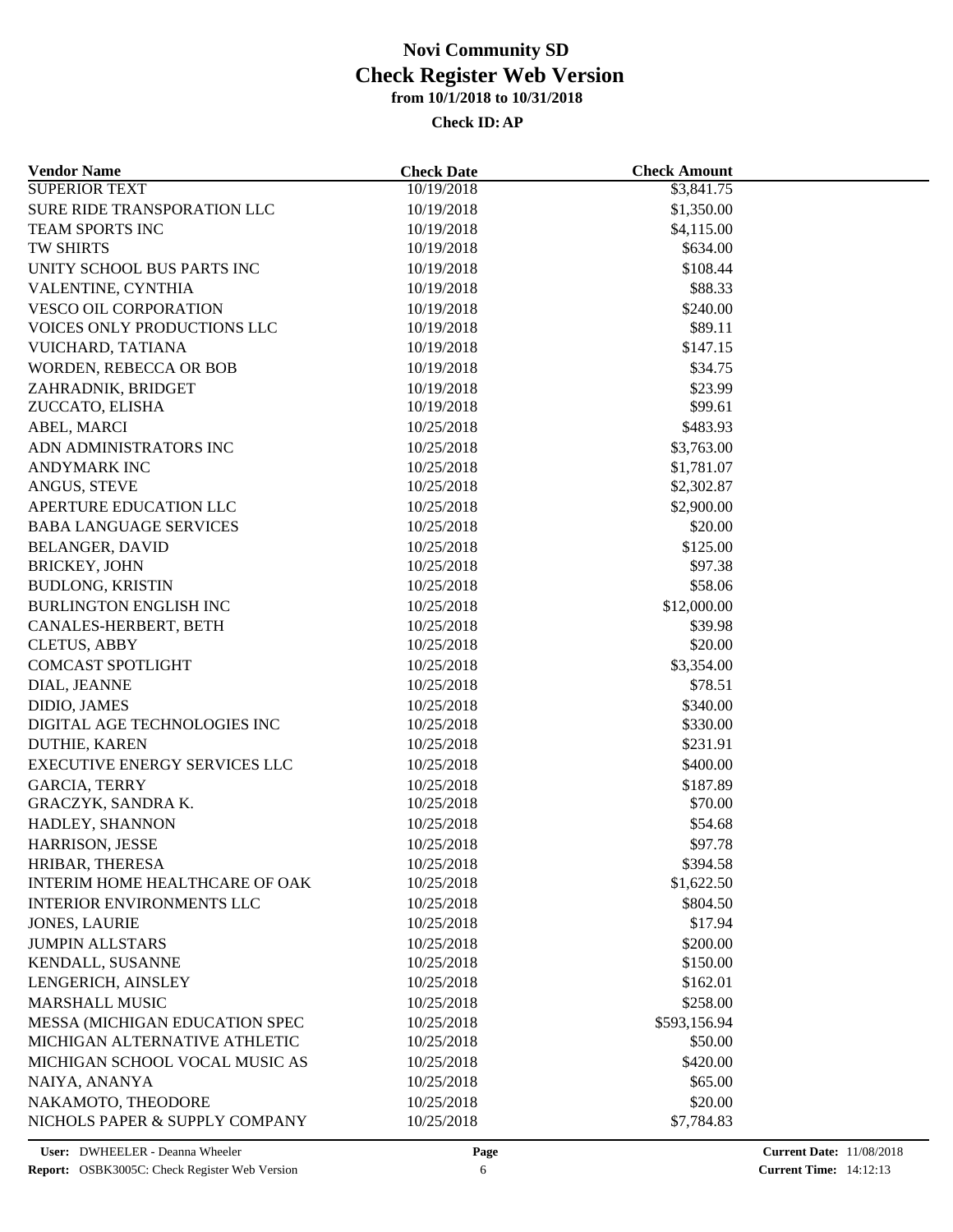| <b>Vendor Name</b>                    | <b>Check Date</b>        | <b>Check Amount</b> |  |
|---------------------------------------|--------------------------|---------------------|--|
| PAPER EXPRESS INC                     | 10/25/2018               | \$1,226.75          |  |
| PATNAIK, SIDDHARTHA                   | 10/25/2018               | \$971.24            |  |
| <b>PEARSON</b>                        | 10/25/2018               | \$126.00            |  |
| PENNYCUFF, LAURA                      | 10/25/2018               | \$448.69            |  |
| PITSCO INC                            | 10/25/2018               | \$1,217.06          |  |
| PORTA PHONE COMPANY INC.              | 10/25/2018               | \$5,513.00          |  |
| PRINTNOLOGY INC                       | 10/25/2018               | \$374.09            |  |
| PROVIDENCE OCCUPATIONAL HEALTH        | 10/25/2018               | \$22.00             |  |
| QIAN, LEWEI                           | 10/25/2018               | \$122.89            |  |
| <b>REV ROBOTICS LLC</b>               | 10/25/2018               | \$517.71            |  |
| RINGOLD, CHERYL                       | 10/25/2018               | \$636.63            |  |
| RUDY, MICHELLE                        | 10/25/2018               | \$81.08             |  |
| SAFEWAY SHREDDING LLC                 | 10/25/2018               | \$60.00             |  |
| <b>SCHOLASTIC INC</b>                 | 10/25/2018               | \$157.30            |  |
| SMITH, EVALICIA R.                    | 10/25/2018               | \$19.07             |  |
| SOUTH LYON COMMUNITY SCHOOLS          | 10/25/2018               | \$285.00            |  |
| SUBSCRIPTION SERVICES OF AMERI        | 10/25/2018               | \$398.01            |  |
| SZLAGA, JULIE                         | 10/25/2018               | \$20.00             |  |
| VALENTINE, CYNTHIA                    | 10/25/2018               | \$104.64            |  |
| VERBRACKEN, STEPHANIE                 | 10/25/2018               | \$663.42            |  |
| <b>WAGEWORKS INC</b>                  | 10/25/2018               | \$826.80            |  |
| YAMADA, RITSUKO                       | 10/25/2018               | \$100.00            |  |
| <b>CHAPTER 13 TRUSTEE</b>             | 10/25/2018               | \$50.00             |  |
| <b>MISDU</b>                          | 10/25/2018               | \$1,827.53          |  |
| PENNSYLVANIA HIGHER ED ASSISTA        | 10/25/2018               | \$186.89            |  |
| PIONEER CREDIT RECOVERY INC.          | 10/25/2018               | \$53.95             |  |
| UNITED STATES TREASURY                | 10/25/2018               | \$62.00             |  |
| A & R REPAIRS BAKER'S KNEAD IN        | 10/31/2018               | \$509.47            |  |
| AMERIPRISE TRUST CO. - FBO STE        | 10/31/2018               | \$15,000.00         |  |
| <b>ANIMAL MAGIC</b>                   | 10/31/2018               | \$795.00            |  |
| AT&T                                  | 10/31/2018               | \$820.44            |  |
| <b>BEGONIA BROTHERS</b>               | 10/31/2018               | \$1,250.00          |  |
| BIANCO MOTORCOACH CHARTER             | 10/31/2018               | \$463.00            |  |
| CAMILLERI, JENNIFER                   | 10/31/2018               | \$12.99             |  |
| CARTER, NICOLE                        |                          | \$135.43            |  |
| <b>CINTAS CORPORATION #31</b>         | 10/31/2018<br>10/31/2018 | \$306.38            |  |
|                                       | 10/31/2018               |                     |  |
| DAMON, ERIN                           |                          | \$12.99             |  |
| DETROIT METRO SKATE COUNCIL           | 10/31/2018               | \$100.00            |  |
| DIGITAL AGE TECHNOLOGIES INC          | 10/31/2018               | \$1,075.00          |  |
| <b>ECA SCIENCE KIT SERVICES</b>       | 10/31/2018               | \$107.28            |  |
| ENVIRO-CLEAN SERVICES INC             | 10/31/2018               | \$155,208.14        |  |
| <b>FLASH GLASS</b>                    | 10/31/2018               | \$95.00             |  |
| GANESAN, SHYAMALA                     | 10/31/2018               | \$7.97              |  |
| <b>GOODWILL INDUSTRIES OF GREATER</b> | 10/31/2018               | \$4,655.57          |  |
| H & H ENTERPRISES INC                 | 10/31/2018               | \$950.00            |  |
| HAND, BRIANNA                         | 10/31/2018               | \$125.00            |  |
| HAROLD'S FRAME SHOP INC               | 10/31/2018               | \$142.50            |  |
| HENRY, MEGAN                          | 10/31/2018               | \$1,432.33          |  |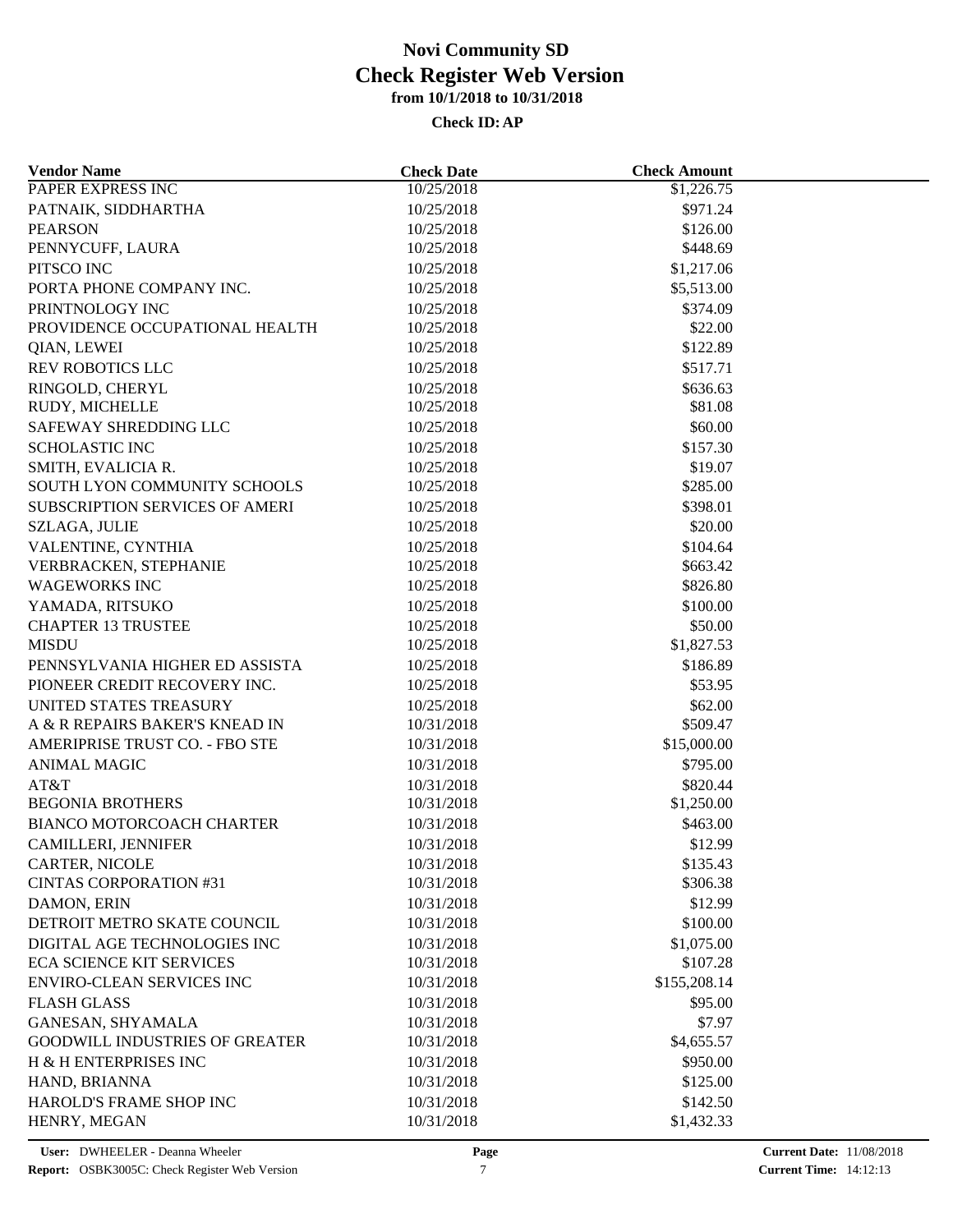| <b>Vendor Name</b>               | <b>Check Date</b> | <b>Check Amount</b>   |                |
|----------------------------------|-------------------|-----------------------|----------------|
| <b>HYPE SOCKS LLC</b>            | 10/31/2018        | \$494.81              |                |
| <b>INTERIOR ENVIRONMENTS LLC</b> | 10/31/2018        | \$80,268.60           |                |
| <b>JOHN'S SANITATION INC</b>     | 10/31/2018        | \$155.00              |                |
| KARINEN, ASHLEY                  | 10/31/2018        | \$493.66              |                |
| KOLC, SARA                       | 10/31/2018        | \$312.00              |                |
| LITTLE CAESARS PIZZA KITS        | 10/31/2018        | \$8,600.00            |                |
| <b>MACOMB DAKOTA HIGH SCHOOL</b> | 10/31/2018        | \$200.00              |                |
| NICHOLS PAPER & SUPPLY COMPANY   | 10/31/2018        | \$345.92              |                |
| <b>OAKLAND SCHOOLS</b>           | 10/31/2018        | \$450.00              |                |
| OFILI, ALEXANDER                 | 10/31/2018        | \$27.99               |                |
| ORTIZ BARON, CLAUDIA A.          | 10/31/2018        | \$5.00                |                |
| PAS, MANDY                       | 10/31/2018        | \$33.47               |                |
| PLANTE & MORAN CRESA LLC         | 10/31/2018        | \$45,040.33           |                |
| PLYMOUTH AC LLC                  | 10/31/2018        | \$3,157.80            |                |
| PROVIDENCE OCCUPATIONAL HEALTH   | 10/31/2018        | \$62.00               |                |
| SURE RIDE TRANSPORATION LLC      | 10/31/2018        | \$1,500.00            |                |
| TEEGALA, NIRANJAN                | 10/31/2018        | \$214.40              |                |
| THEOPHELIS, ANASTASIA            | 10/31/2018        | \$277.06              |                |
| TOTAL PERFORMANCE TRAINING CEN   | 10/31/2018        | \$2,400.00            |                |
| UNITY SCHOOL BUS PARTS INC       | 10/31/2018        | \$348.18              |                |
| VSC INC                          | 10/31/2018        | \$4,098.00            |                |
| WORDEN, AKIKO K.                 | 10/31/2018        | \$46.60               |                |
|                                  |                   | <b>Issued:</b>        | \$367,642.18   |
|                                  |                   | <b>Cancelled:</b>     | \$1,934,205.23 |
| <b>AP Checks Processed:</b>      | 358               | <b>AP Bank Total:</b> | \$2,301,847.41 |
| <b>Total Checks Processed:</b>   | 358               | <b>Grand Total:</b>   | \$2,301,847.41 |